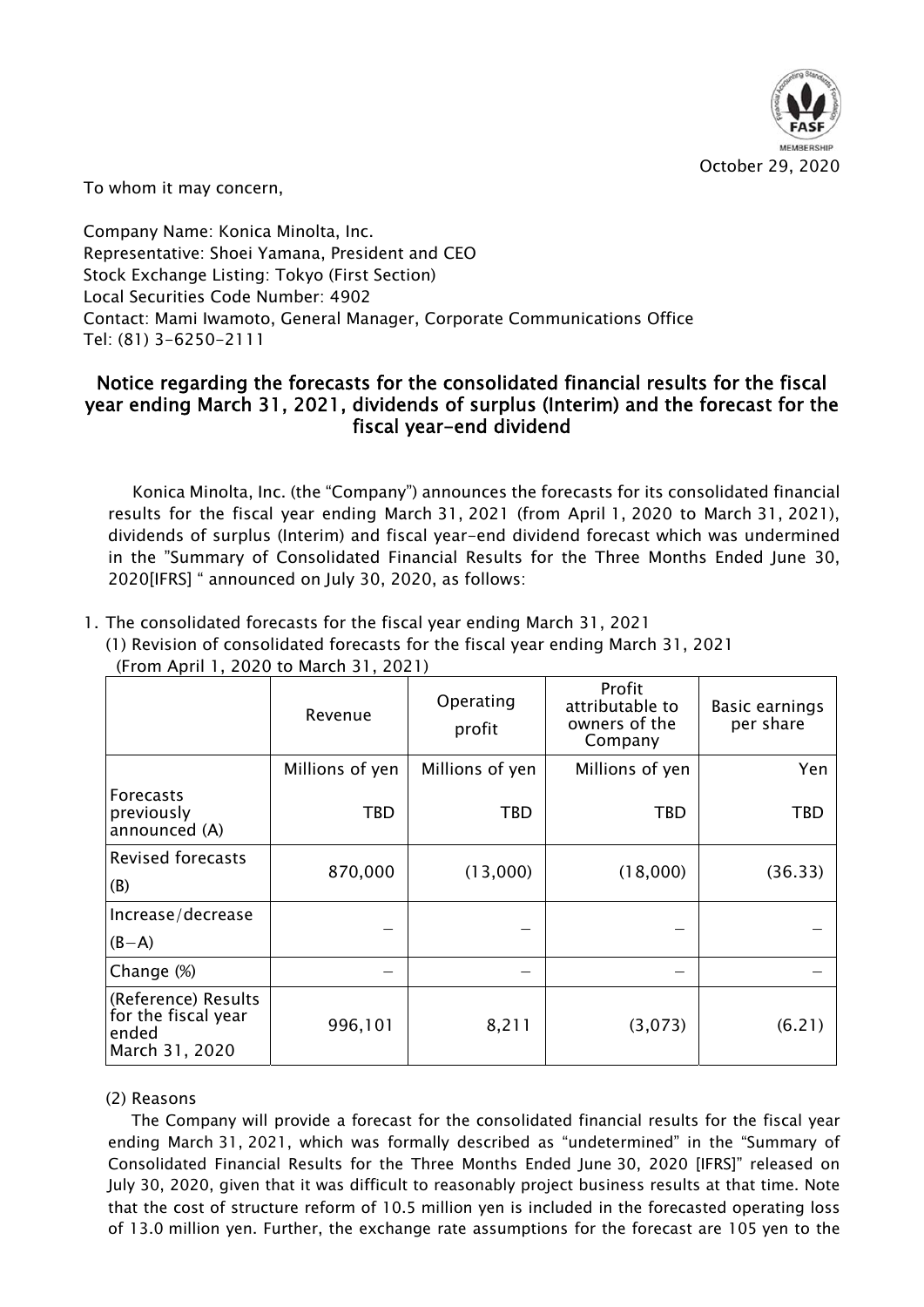### U.S. dollar and 120 yen to the euro.

As the COVID-19 pandemic continues to unfold, a challenging situation persists in the six months ended September 30, 2020 where economic activities are restricted across geographies. At this time, it is uncertain as to when the outbreak will level off, and various risks and opportunities for businesses are still expected. Given such circumstances, the Company foresees that repeated waves of COVID-19 will continue to be seen around the world, restricting economic activities and people's behavior in certain ways due to limited lockdowns. However, the Company has developed its forecast with an assumption that strict nationwide-level lockdowns that were seen in March and April this year will not be placed in the Company's major markets. With such business environment assumptions in mind, the Company is ready to proactively enhance the earning power of each business and pursue structural reforms to improve its profitability, without relying too much on an upturn in the economic environment.

The Company foresees the risks and opportunities for the time being as follows:

In the Digital Workplace Business, although client companies across the globe will still have to deal with telecommuting and certain restrictions in their business activities, printing volume at offices in the fourth quarter ending March 31, 2021, is expected to return to around 90% of the level compared to the same period last year, and product sales will see a recovery. In addition, the Company's IT service solution and "Workplace Hub," which support people's new working style such as telecommuting, will be able to respond to an increasing demand for document sharing as well as automated and digitalized operation processes under a secured environment. Particularly, sales opportunities will grow in the area of optical character recognition (OCR) and robotics process automation (RPA), which are supposed to contribute to operational reforms and workload reductions for the following: public sectors, such as the U.S. governmental organizations and Japanese local governments; and medical institutions and other businesses that are essential to the society.

In the Professional Print Business, the Company foresees that sales of digital printing equipment which enables automated, manpower-saving, and skill-less work will increase going forward given the following circumstances: the printing market will shift more towards medium- and large-sized printing companies, while central reprographics departments and small- and medium-sized printing companies will see a shrink in demand; digital printing in the area of label and packaging, whose printing volume keeps growing amid the pandemic, will keep expanding; and many client printing companies will continue to be forced to work remotely or conduct daily operation with less people.

In the Healthcare Business, the number of outpatients is supposed to return to about the same level before the COVID-19 outbreak by the end of the fiscal year ending March 31, 2021, except for the United States. It may take some more time for investments on diagnostic equipment to recover; however, the number of genetic testing will increase as the number of outpatients picks up. Moreover, the Company's backlog will decrease and sales will increase in the area of drug discovery support service once clinical trials conducted by pharmaceutical companies restart. The Company plans to continue expanding businesses that support a sustainable medical environment, including infection control measures, in areas such as remote medical solutions, community collaboration solutions, dynamic X-ray systems and AI image reading support solutions, and nursing support solutions.

In the Industry Business, although client companies' investment in flat panel display (FPD) production lines has stalled, more variety in types of FPDs will be seen in the market. Given such circumstances, the Company expects that the market will continue growing and sales opportunities will increase going forward for its measuring instruments and high-valueadded functional films. In addition, more sales are expected in measuring instruments that support labor saving at customers' production lines through automated inspection systems.

With regard to the financial foundation, the Company entered into another commitment